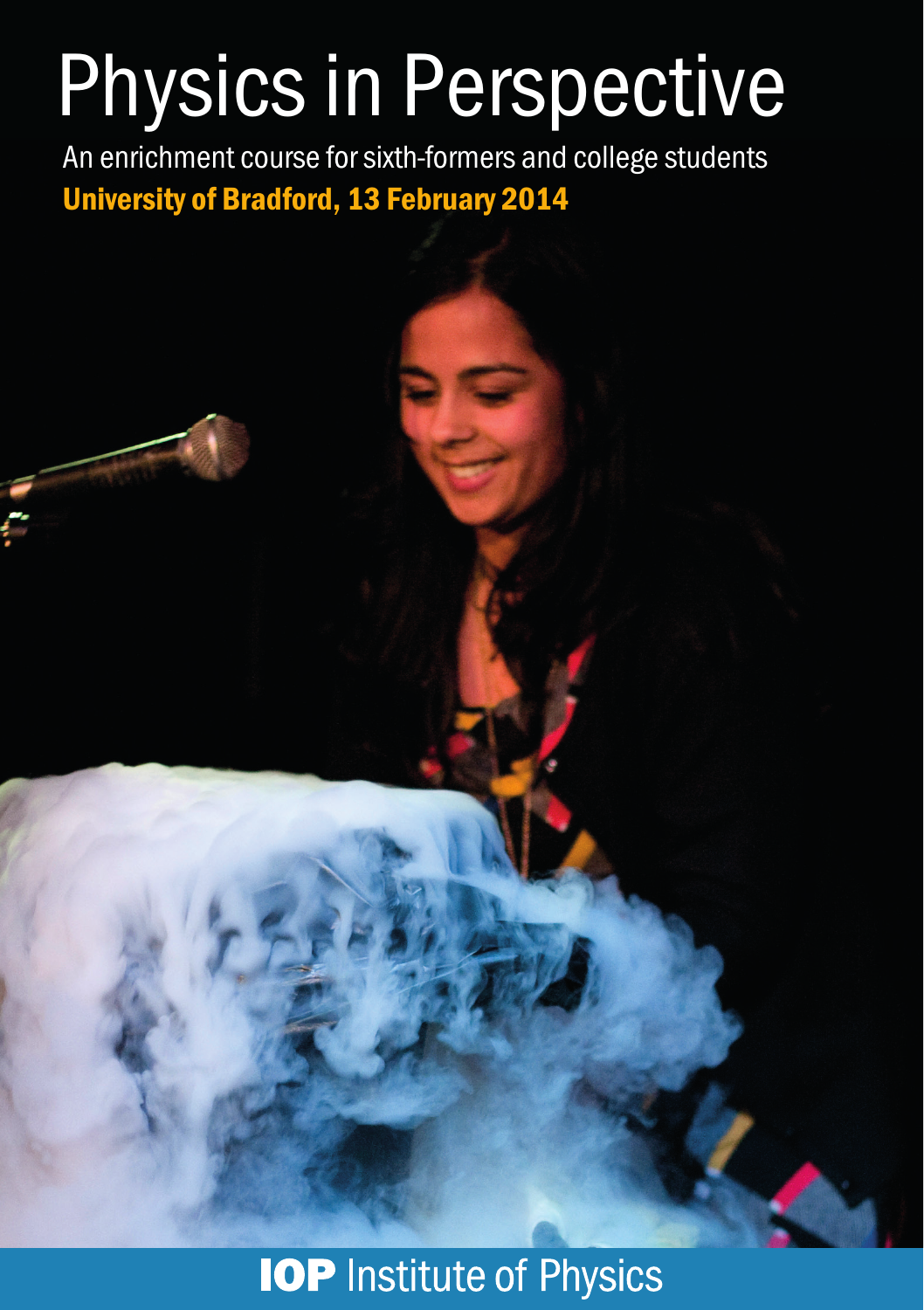## Programme

### Thursday 13 February 2014

University of Bradford

- 9.30 a.m. Doors open
- 9.50 a.m. Welcome
- 10.00 a.m. The maths and physics of computer games and special effects Dr Jon Purdy, School of Computing Informatics and Media, University of Bradford

From calculating the angle that a ball bounces off a wall to modelling the frictional forces on a rally car, physics and maths have always played a part in the development of computer games and special effects. In recent years the drive for more realistic environments has resulted in the implementation of some quite advanced simulations in computer games software. This lecture gives a brief overview of some of the maths and physics used to make computer games and is illustrated by demonstrations and examples.

11.00–11.20 a.m. Break

#### 11.20 a.m. Astrobiology – the hunt for alien life Dr Lewis Dartnell, UK Space Agency Research Fellow, University of Leicester

'Astrobiology' is a brand new field of science, encompassing research into the origins and limits of life on our own planet, and where life might exist beyond the Earth. But what actually is 'life' and how did it emerge on our own world? What are the most extreme conditions terrestrial life can tolerate? And where in the cosmos might we reasonably expect to find ET? Join Dr. Lewis Dartnell on a tour of the other planets and moons in our solar system which may harbour life, and even further afield to alien worlds we've discovered orbiting distant stars, to explore one of the greatest questions ever asked: are  $W^{\alpha}$  alone...?

12.20 p.m. Lunch and networking with STEM Ambassadors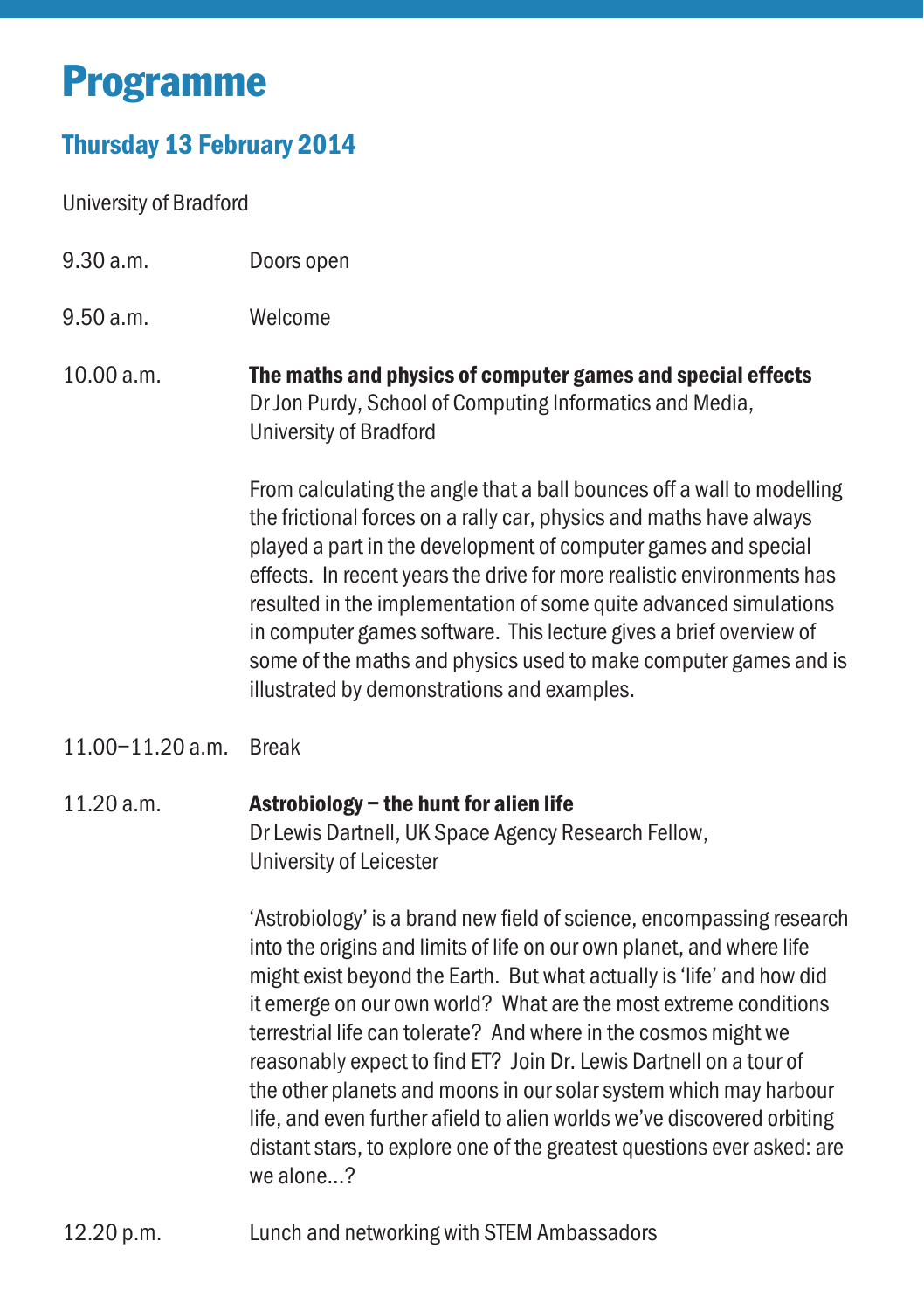| 1.30 p.m. | Living in a quantum world<br>Dr Yvette Hancock, Department of Physics, University of York                                                                                                                                                                                            |
|-----------|--------------------------------------------------------------------------------------------------------------------------------------------------------------------------------------------------------------------------------------------------------------------------------------|
|           | Quantum physics is as amazing as it is bizarre. This lecture will<br>bring quantum to life using imaginative demonstrations to illustrate<br>key concepts. The ultimate challenge will be whether the audience<br>themselves can become quantum particles living in a quantum world. |
| 2.30 p.m. | Once the lectures finish at 2.30 p.m. groups may depart or stay for<br>some informal workshops that will run until 3.45 p.m.                                                                                                                                                         |
|           | They are listed as follows:<br>• Physics and Maths activities from the University of Bradford<br><b>STEM</b> team<br>• Thinking of University: courses, undergraduate life and finance                                                                                               |
| 3.45 p.m. | End of dav                                                                                                                                                                                                                                                                           |

#### Booking the course

The course is open to groups of students, individual students, teachers and parents (each teacher accompanying a minimum of five students will be admitted free of charge). The cost of admission is £5 per person. Book your place today, go to www.iop.org/pip.

#### Why book online?

- A quick and easy method to reserve your places on the course.
- Instant confirmation of your booking.
- Payment options will include by cheque, credit/debit card or invoice (for schools only).

#### Deadline for bookings

The closing date for bookings is **Friday 31 January 2013**. After this date, if you wish to be notified of unsold tickets or of last-minute cancellations, please contact Alex Brabbs (details below).

### For further information, please contact:

Dr Alex Brabbs, Regional Officer Yorkshire & North East Tel: 01977 649546 Mobile: 07795 831434 E-mail: alex.brabbs@iop.org